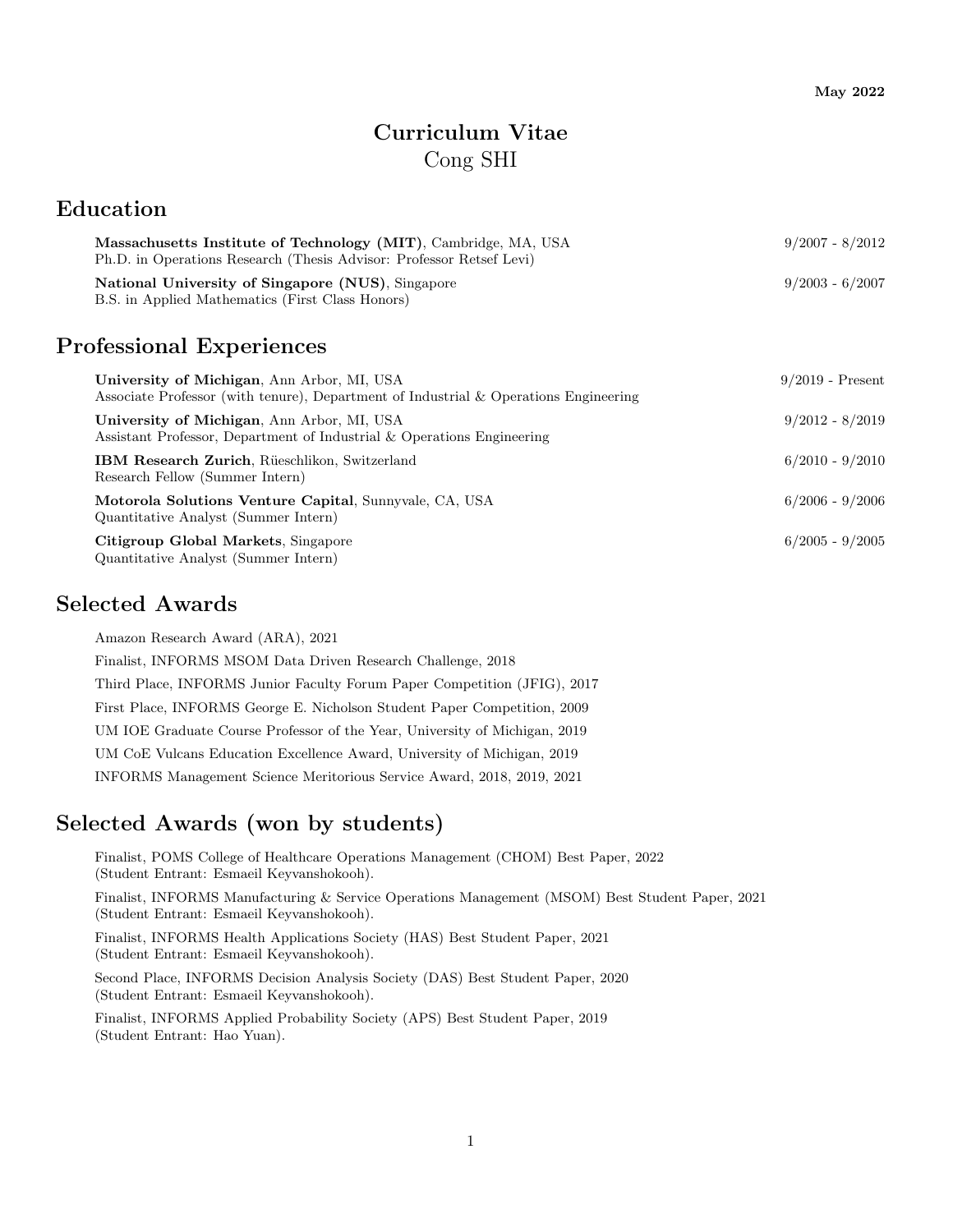### Research Interests

Theory: Online Learning Algorithms, Data-Driven Optimization, Approximation Algorithms

Applications: Supply Chain Management, Revenue Management, Healthcare Operations, Human-Robot Interactions

## Journal Publications

(Authors underlined are Ph.D. advisees; authors underlined and asterisked are undergraduate students\*.)

- 1. M. Zhalechian, E. Keyvanshokooh, C. Shi, M. P. Van Oyen, "Online Resource Allocation with Personalized Learning", Operations Research, to appear.
- 2. Y. Chen, C. Shi, "Network Revenue Management with Online Inverse Batch Gradient Descent Method", Production and Operations Management, to appear.
- 3. S. Bhat, J. B. Lyons, C. Shi, X. J. Yang, "Clustering Trust Dynamics in a Human-Robot Sequential Decision-Making Task", IEEE Robotics and Automation Letters, to appear.
- 4. H. Jia, S. Shen, J. Garcia, C. Shi, "Partner with a Third-Party Delivery Service or Not? A Prediction-and-Decision Tool for Restaurants Facing Takeout Demand Surges During a Pandemic", Service Science, to appear.
- 5. X. Chen, L. Jiang, S. Miao, C. Shi, "Road to Micro-Celebration: The Role of Mutation Strategy of Micro-Celebrity in Digital Media", New Media and Society, to appear.
- 6. H. Jia, C. Shi, S. Shen, "Multi-Armed Bandit with Sub-Exponential Rewards", Operations Research Letters, Vol. 49(5), 728-733, 2021.
- 7. H. Yuan, Q. Luo, C. Shi, "Marrying Stochastic Gradient Descent with Bandits: Learning Algorithms for Inventory Systems with Fixed Costs", Management Science, Vol. 67(10), 5969-6627, 2021. (Finalist, INFORMS Applied Probability Society (APS) Best Student Paper, 2019.)
- 8. B. Chen, X. Chao, C. Shi, "Nonparametric Learning Algorithms for Joint Pricing and Inventory Control with Lost-Sales and Censored Demand", Mathematics of Operations Research, Vol. 46(2), 405-833, 2021.
- 9. E. Keyvanshokooh, C. Shi, M. P. Van Oyen, "Online Advance Scheduling with Overtime: A Primal-Dual Approach", Manufacturing & Service Operations Management, Vol. 23(1), 246-266, 2021.
- 10. Y. Guo, C. Shi, X. J. Yang, "Reverse Psychology in Trust-Aware Human-Robot Interaction", IEEE Robotics and Automation Letters, Vol. 6(3), 4851-4858, 2021.
- 11. W. Chen, C. Shi, I. Duenyas, "Optimal Learning Algorithms for Stochastic Inventory Systems with Random Capacities", Production and Operations Management, Vol. 29(7), 1624-1649, 2020.
- 12. H. Zhang, X. Chao, C. Shi, "Closing the Gap: A Learning Algorithm for the Lost-sales Inventory System with Lead Times", Management Science, Vol. 66(5), 1783-2290, 2020.
- 13. R. Levi, G. Perakis, C. Shi, W. Sun, "Strategic Capacity Planning Problems in Revenue Sharing Joint Ventures", Production and Operations Management, Vol. 29(3), 664-687, 2020.
- 14. Y. Chen, C. Shi, "Joint Pricing and Inventory Management with Strategic Customers", Operations Research, Vol. 67(6), 1610-1627, 2019. (Third Place, INFORMS Junior Faculty Forum Paper Competition (JFIG), 2017.)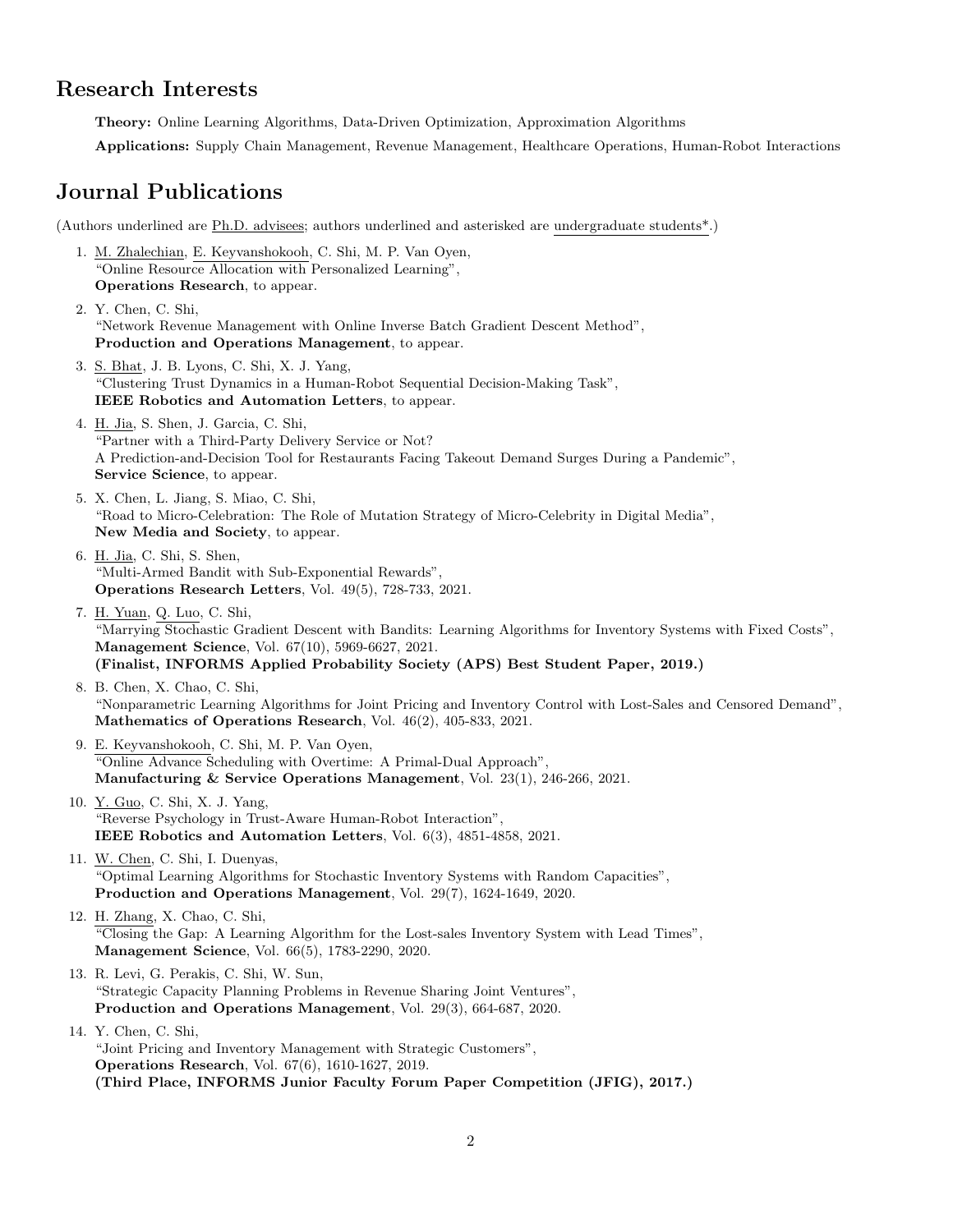15. C. Shi, Y. Wei, Y. Zhong, "Process Flexibility for Multi-Period Production Systems", Operations Research, Vol. 67(5), 1300-1320, 2019. 16. Y. Jiang, C. Shi, S. Shen, "Service Level Constrained Inventory Systems", Production and Operations Management, Vol. 28(9), 2365-2389, 2019. 17. H. Zhang, X. Chao, C. Shi, "Perishable Inventory Systems: Convexity Results for Base-Stock Policies and Learning Algorithms under Censored Demand", Operations Research, Vol. 66(5), 1276-1286, 2018. 18. X. Chao, X. Gong, C. Shi, C. Yang, H. Zhang, S. X. Zhou, "Approximation Algorithms for Capacitated Perishable Inventory Systems with Positive Lead Time", Management Science, Vol. 64(11), 5038-5061, 2018. 19. Y. Jiang, J. Xu\*, S. Shen, C. Shi, "Production Planning Problem with Joint Service-Level Guarantee: A Computational Study", International Journal of Production Research, Vol. 55(1), 38-58, 2017. 20. Y. Chen, R. Levi, C. Shi, "Revenue Management of Reusable Resources with Advanced Reservations", Production and Operations Management, Vol. 26(5), 836-859, 2017. 21. Y. Xu, C. Shi, I. Duenyas, "Priority Rules for Multi-Task Due-Date Scheduling under Varying Processing Costs", Production and Operations Management, Vol. 25(12), 2086-2102, 2016. 22. H. Zhang, C. Shi, C. Qin\*, C. Hua\*, "Stochastic Regret Minimization for Revenue Management Problems with Nonstationary Demands", Naval Research Logistics, Vol. 63(6), 433-448, 2016. 23. M. Yu, Y. Ding, R. Lindsey, C. Shi, "A Data-Driven Approach to Manpower Planning at U.S.-Canada Border Crossings", Transportation Research Part A: Policy and Practice, Vol. 91, 34-47, 2016. 24. V. Nagarajan, C. Shi, "Approximation Algorithms for Inventory Problems with Submodular or Routing Costs", Mathematical Programming Series A, Vol. 160(1), 225-244, 2016. 25. H. Zhang, C. Shi, X. Chao, "Approximation Algorithms for Perishable Inventory Systems with Setup Costs", Operations Research, Vol. 64(2), 432-440, 2016. 26. C. Shi, W. Chen, I. Duenyas, "Nonparametric Data-Driven Algorithms for Multiproduct Inventory Systems with Censored Demand", Operations Research, Vol. 64(2), 362-370, 2016. 27. X. Chao, X. Gong, C. Shi, H. Zhang, "Approximation Algorithms for Perishable Inventory Systems", Operations Research, Vol. 63(3), 585-601, 2015. 28. C. Shi, H. Zhang, C. Qin\*, "A Faster Algorithm for the Resource Allocation Problem with Convex Cost Functions", Journal of Discrete Algorithms, Vol. 34, 137-146, 2015. 29. C. Shi, H. Zhang, X. Chao, R. Levi, "Approximation Algorithms for Capacitated Stochastic Inventory Systems with Setup Cost", Naval Research Logistics, Vol. 61(4), 304-319, 2014. 30. R. Levi, C. Shi, "Approximation Algorithms for the Stochastic Lot-Sizing Problem with Order Lead Times", Operations Research, Vol. 61(3), 593-602, 2013. (First Place, INFORMS George E. Nicholson Student Paper Competition, 2009.)

### Papers under Revision

31. M. Zhalechian, E. Keyvanshokooh, C. Shi, M. P. Van Oyen, "Personalized Hospital Admission Control: A Contextual Learning Approach", Minor Revision, Operations Research.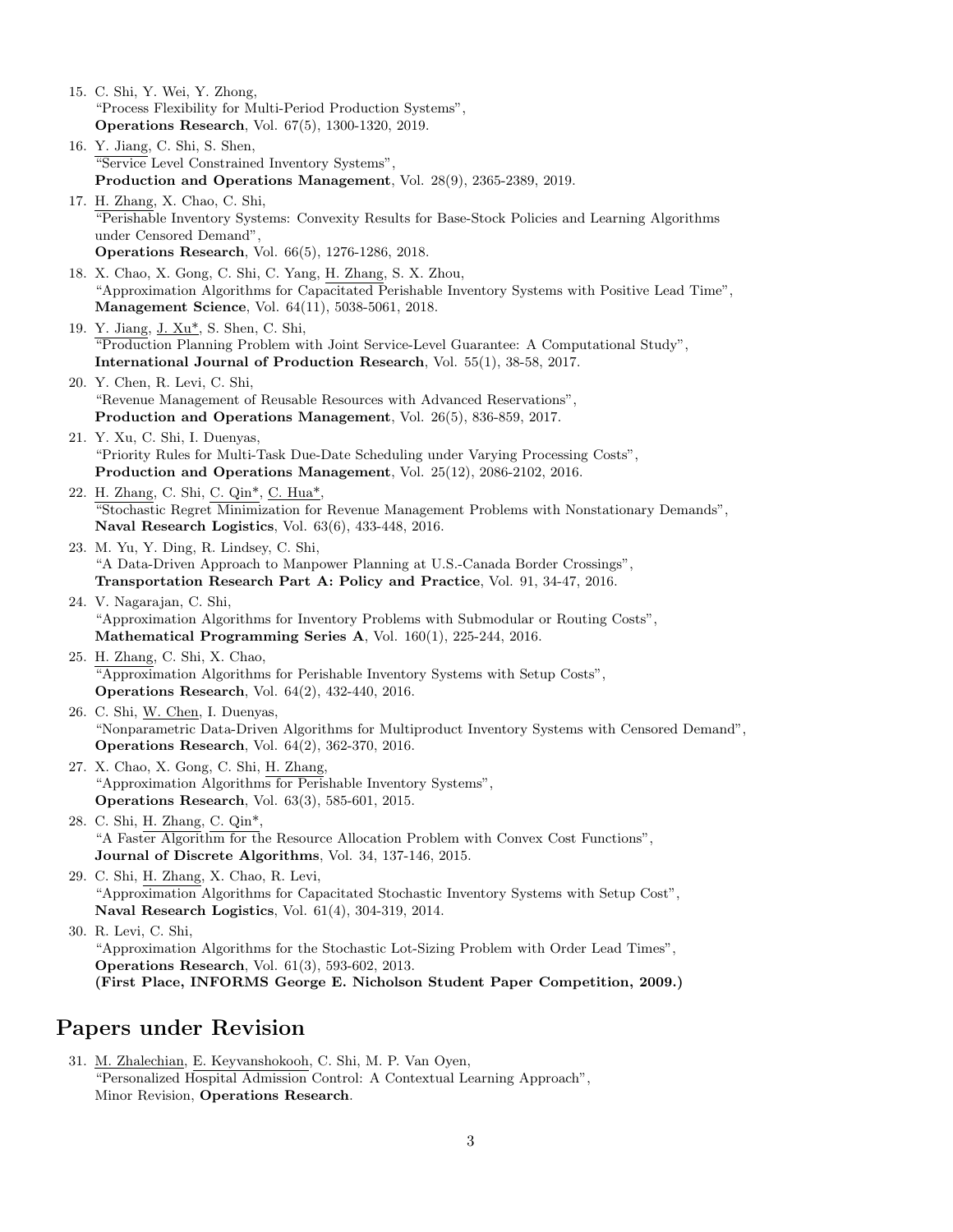- 32. E. Keyvanshokooh, M. Zhalechian, C. Shi, M. P. Van Oyen, P. Kazemian, "Contextual Learning with Online Convex Optimization: Theory and Application to Chronic Diseases", Major Revision, Management Science. (Finalist, POMS College of Healthcare Operations Management (CHOM) Best Paper, 2022.) (Finalist, INFORMS Manufacturing & Service Operations Management (MSOM) Best Student Paper, 2021.) (Second Place, INFORMS Decision Analysis Society (DAS) Best Student Paper, 2021.) (Finalist, INFORMS Health Applications Society (HAS) Best Student Paper, 2021.)
- 33. H. Jia, C. Shi, S. Shen, "Online Learning and Pricing for Service Systems with Reusable Resources", Major Revision, Operations Research.

## Papers under Review

34. M. Li, X. Liu, Y. Huang, C. Shi, C. Hua, "Integrating Empirical Estimation and Assortment Personalization for E-Commerce: A Consider-then-Choose Model".

#### (Finalist, INFORMS MSOM Data Driven Research Challenge, 2018.)

- 35. X. Chen, L. Liang, S. Miao, C. Shi, "Time to Leave Your Comfort Zone? Optimal Variation-Seeking Strategies for Social Media Influencers on Streaming Media Platforms".
- 36. X. Chen, L. Ji, L. Jiang, S. Miao, C. Shi, "More Bang for Your Buck: Effective KOL Marketing Campaign in Emerging Short-Video Markets".
- 37. Y. Chen, C. Shi, "Near-Optimal Pricing Policy for Service Systems with Reusable Resources and Forward-Looking Customers".
- 38. B. Chen, C. Shi, "Tailored Base-Surge Policies in Dual-Sourcing Inventory Systems with Demand Learning".
- 39. J. Tang, C. Shi, I. Duenyas, "Online Learning and Matching for Multiproduct Systems with General Upgrading".
- 40. Z. Qi, J. Tang, X. Fang, C. Shi, "Offline Personalized Pricing with Censored Demand".
- 41. S. Li, L. Qi, Z. Huang, C. Shi, "Online Learning for Constrained Assortment Optimization under Markov Chain Choice Model".
- 42. Y. Guo, X. J. Yang, C. Shi, "Enabling Team of Teams: A Trust Inference and Propagation (TIP) Model in Multi-Human Multi-Robot Teams".

## Conference Proceedings

1. H. Jia, C. Shi, S. Shen,

"Online Learning and Pricing with Reusable Resources: Linear Bandits with Sub-Exponential Rewards", Proceedings of the 39th International Conference on Machine Learning, ICML 2022, Baltimore, MD.

- 2. Y. Guo, C. Shi, X. Yang, "Reverse Psychology in Trust-Aware Human-Robot Interaction", 2021 IEEE International Conference on Robotics and Automation, ICRA 2021, Xi'an, China.
- 3. Y. Chen, C. Shi, "Joint Pricing and Inventory Management with Strategic Customers", Proceedings of the 18th ACM Conference on Economics and Computation, EC 2017, MIT, Cambridge, MA.

## Books and Book Chapters

- 1. X. Chen, J. Stefanus, C. Shi, "The Elements of Joint Learning and Optimization in Operations Management", Springer, New York, NY. (Completed and Forthcoming)
- 2. C. Shi, "Approximation Algorithms for Stochastic Inventory Systems", Research Handbook on Inventory Management, edited by J.-S. Song, Edward Elgar, Cheltenham, UK.
- 3. C. Shi, "Approximation Algorithms for Stochastic Optimization Problems in Operations Management", Wiley Encyclopedia of Operations Research and Management Sciences, edited by J. J. Cochran, Wiley, Hoboken, NJ.

### Research Grants

- 1. Amazon Research Award (ARA), PI  $5.2021 5.2023$ Machine Learning for Personalized Assortment Optimization, \$68K
- 2. DOD-AFOSR, AWD-016363, Co-PI (with X. Yang) 9.2020 9.2023 Trust Building in Human-Autonomy Teaming: A Reinforcement Learning Approach, \$578K (my share: \$289K)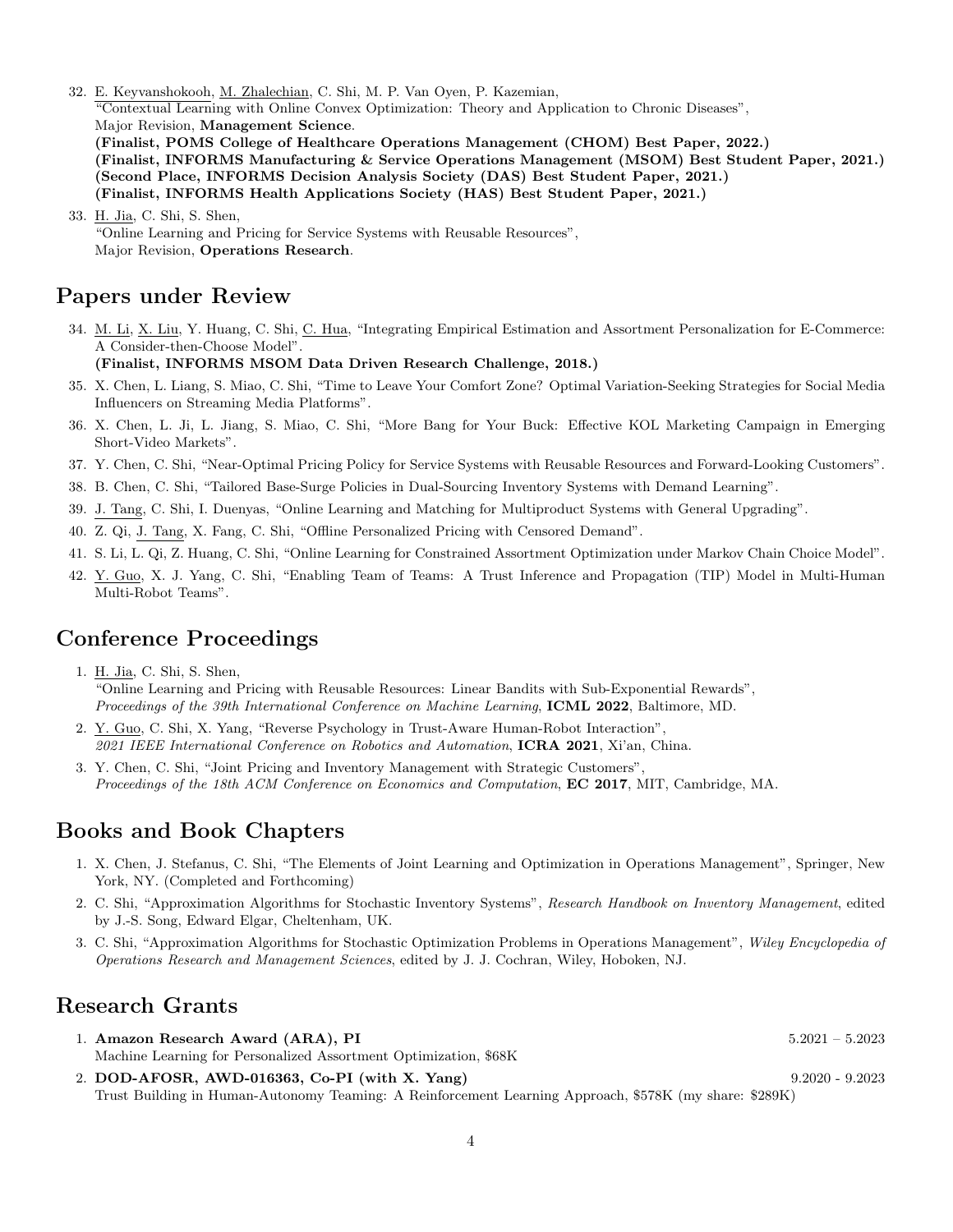| 3. DOD-ARL, AWD-014929, Co-PI (with X. Yang)<br>Trust-Driven Human-Agent Teaming: Modeling and Predicting Trust Dynamics, \$100K (my share: \$50K)                                                                     | $5.2020 - 4.2021$ |
|------------------------------------------------------------------------------------------------------------------------------------------------------------------------------------------------------------------------|-------------------|
| 4. National Science Foundation (NSF), CMMI-1634505, PI<br>Nonparametric Sampling-Based Algorithms for Supply Chain Systems, \$290K                                                                                     | $9.2016 - 8.2019$ |
| 5. National Science Foundation (NSF), CMMI-1451078, PI<br>Sustainability in Supply Chain: An Innovative and Systemic Approach, \$273K                                                                                  | $9.2014 - 8.2016$ |
| 6. National Science Foundation (NSF), CMMI-1362619, Co-PI (with X. Chao)<br>Managing Perishable Inventory Systems: New Algorithms and Approximations, \$375K (my share: \$160K)                                        | $6.2014 - 5.2017$ |
| 7. Seeding to Accelerate Research Themes (START), University of Michigan, Co-PI<br>Trusted AI Decision-Makers for Complex and Rapid Response in Dynamic Situations,<br>with S. Shen $(PI)$ , X. Yang, R. Jiang, $$60K$ | $5.2022 - 5.2023$ |
| 8. Mcubed, University of Michigan, PI<br>Optimal Learning in Dynamic Matching, with I. Duenyas and S. Shen, \$60K                                                                                                      | $5.2020 - 5.2021$ |
| 9. Mcubed, University of Michigan, PI<br>Integrating Review Information with Pricing, with R. Kapuscinski and R. Jiang, \$60K                                                                                          | $9.2016 - 9.2017$ |
| 10. Mcubed, University of Michigan, PI<br>Distribution Free Inventory Control for Supply Chains, with I. Duenyas and Y. A. Bozer, \$60K                                                                                | $9.2013 - 9.2014$ |

## Professional Activities

#### Editorial Services

- Guest Co-Editor (with Professor George Shanthikumar), Naval Research Logistics, 2021–2023 Special Issue on Online and Offline Learning in Operations Management
- Associate Editor, Management Science, 2021 Present
- Senior Editor, Production and Operations Management, 2019 Present
- Associate Editor, Naval Research Logistics, 2022 Present
- Associate Editor, IISE Transactions, 2017 Present
- Associate Editor, Operations Research Letters, 2015 Present
- Journal Reviewer for Operations Research, Management Science, Mathematics of Operations Research, Mathematical Programming, Manufacturing & Service Operations Management, Production and Operations Management, INFORMS Journal on Computing, Stochastic Systems, Naval Research Logistics, IISE Transactions, Operations Research Letters, International Journal of Production Research, Computers & Operations Research, A Quarterly Journal of Operations Research, European Journal of Operations Research, Flexible Services and Manufacturing, International Transactions in Operational Research, Journal of the Operations Research Society of China
- Conference Reviewer for Conference on Neural Information Processing Systems (NeurIPS), International Conference on Machine Learning (ICML), ACM Conference on Economics and Computation (EC), ACM-SIAM Symposium on Discrete Algorithms (SODA), European Symposia on Algorithms (ESA), MSOM Conference Proceedings.
- Book Reviewer for Advances and Trends in Optimization with Engineering Applications by Society for Industrial and Applied Mathematics (SIAM).

#### Extramural Services

- Cluster Chair for MSOM Supply Chain for INFORMS Annual Meeting, 2020
- Conference Session Chairs: INFORMS Annual (2012–2022), INFORMS International (2016), POMS (2015)
- Judge, INFORMS Junior Faculty Forum (JFIG) Paper Competition, 2019, 2020
- Judge, POMS Supply Chain College Student Paper Competition, 2016, 2017, 2018, 2019, 2020, 2021, 2022
- Judge, POMS College of Healthcare Operations Management Paper Competition, 2018, 2019, 2020, 2021, 2022
- Judge, CSAMSE Best Paper Competition, 2021
- External Reviewer, Research Grants Council (RGC) of Hong Kong, 2019, 2020, 2021, 2022
- National Science Foundation Panelist: December 2013 (CMMI), September 2016 (DRMS), March 2020 (CMMI)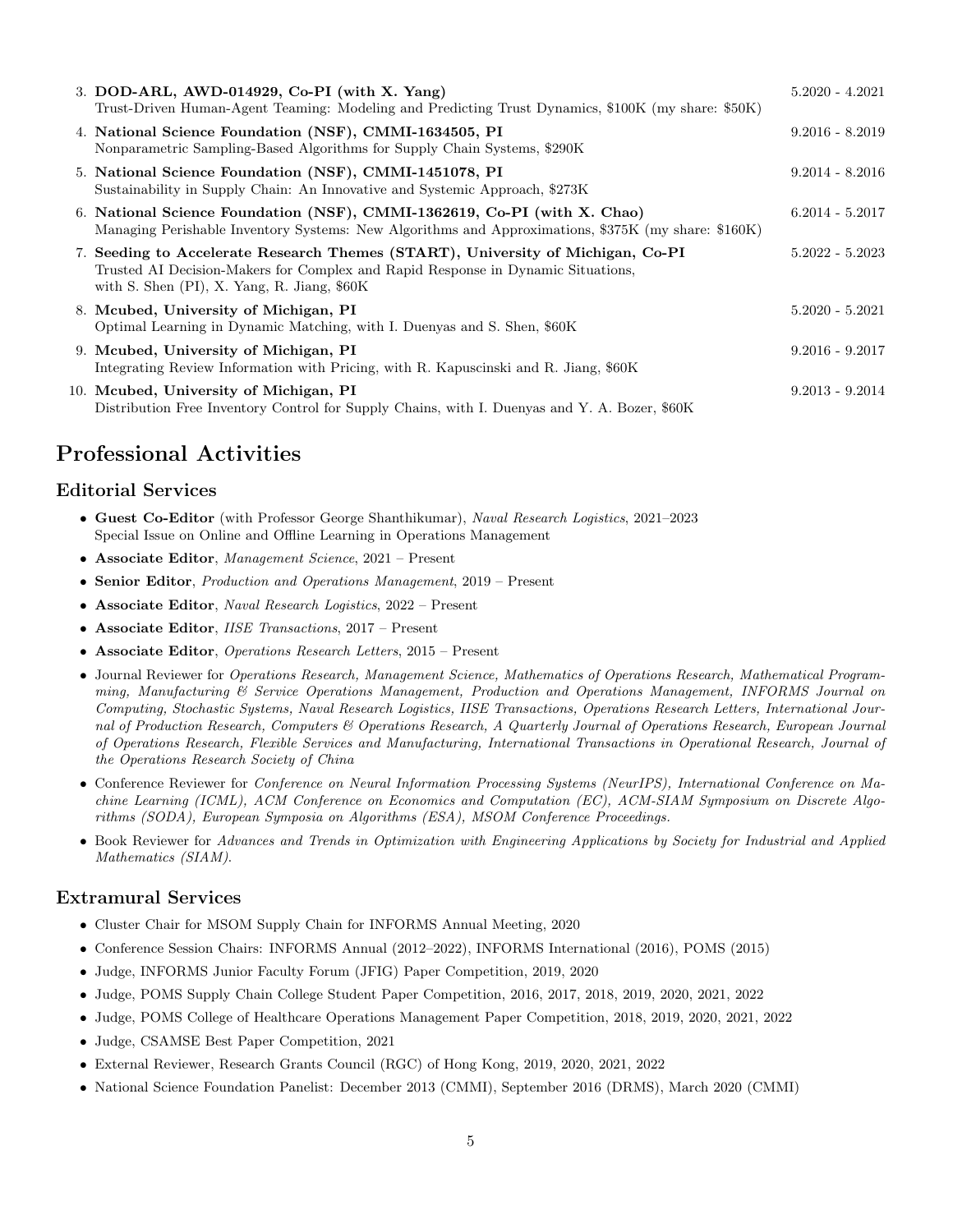#### Internal Services at IOE and CoE and UM

- IOE Master of Engineering Program Task Force (Chair), 2022
- COE Representative for ECE Faculty Candidate, 2022
- IOE Master's Program Task Force (Chair), 2021
- Graduate Recruiting & Admissions Committee (GRA), 2021
- IOE Graduate Program Committee, 2021
- IOE First-Year Ph.D. Advisor, 2021
- IOE Faculty Mentor for IOE 316 (Daniel Felipe Otero-Leon, Luke DeRoos), 2021
- IOE Curriculum Committee, 2020
- IOE Graduate Program Committee, 2020
- IOE First-Year Ph.D. Advisor, 2020
- IOE Murty Prize Committee, 2020
- IOE Undergraduate Program Computing and Data Science Task Force, 2020
- COE Representative for CSE Faculty Candidate, 2020
- IOE Graduate Admissions and Financial Aid (GAFA) Committee, 2019–2020
- IOE Faculty Search Committee, 2019
- IOE Review Committee for Reza Kamaly (Lecturer), 2019
- IOE Curriculum Committee, 2019
- IOE Graduate Program Committee, 2019
- IOE First-Year Ph.D. Advisor, 2019
- IOE Wilson Prize Committee, 2019
- IOE Undergraduate Program Computing and Data Science Task Force, 2019
- IOE Review Committee for Luis Guzman (Lecturer), 2018
- IOE Departmental Committee, 2018-2019
- IOE Murty Prize Committee and IOE Wilson Prize Committee, 2018
- IOE Internal Review Committee (formed by the College of Engineering), 2018
- IOE Graduate Admissions and Financial Aid (GAFA) Committee, 2017–2018
- IOE Murty Prize Committee, 2017
- IOE Review Committee for Dan Reaume (Lecturer), 2017
- IOE Graduate Admissions and Financial Aid (GAFA) Committee, 2016–2017
- IOE Ph.D. Preliminary Exam Coordinator (Operations Research), 2016
- IOE Graduate Admissions and Financial Aid (GAFA) Committee, 2015–2016
- IOE Ph.D. Preliminary Exam Coordinator (Operations Research), 2015
- IOE Ph.D. Qualifying Exam Coordinator (Stochastic Models), 2015
- IOE Graduate Admissions and Financial Aid (GAFA) Committee, 2014–2015
- IOE Departmental Committee, 2014-2015
- IOE Graduate Admissions and Financial Aid (GAFA) Committee, 2013–2014
- IOE Graduate Admissions and Financial Aid (GAFA) Committee, 2012–2013
- IOE Seminar Series Coordinator (11 External Speakers), Fall 2013
- Ph.D. Prelim Committee Member for IOE Ph.D. students (Jeffrey Choy, Arlen Dean, Kati Moug, Xinyu Fei, Jingwen Tang, Yaohui Guo, Haoming Shen, Rohan Ghuge, Xian Yu, Luke DeRoos, Huiwen Jia, Mohammad Zhalechian, Hideaki Nakao, Elnaz Kabir, Esmaeil Keyvanshokooh, Alejandro Vigo, Fatemeh Navidi, Qi Luo, Sentao Miao, Francisco Aldarondo, Nima Salehi, Armando Bernal, Yuchen Jiang, Huanan Zhang, Weidong Chen, Hao Yuan, Amirhossein Meisami, Abdullah Al-Shelahi, Zhihao Chen, Yuanyuan Guo, Elliot Lee, Xiang Liu, Jingxing Wang, Emily Speakman, Patrick Nestor)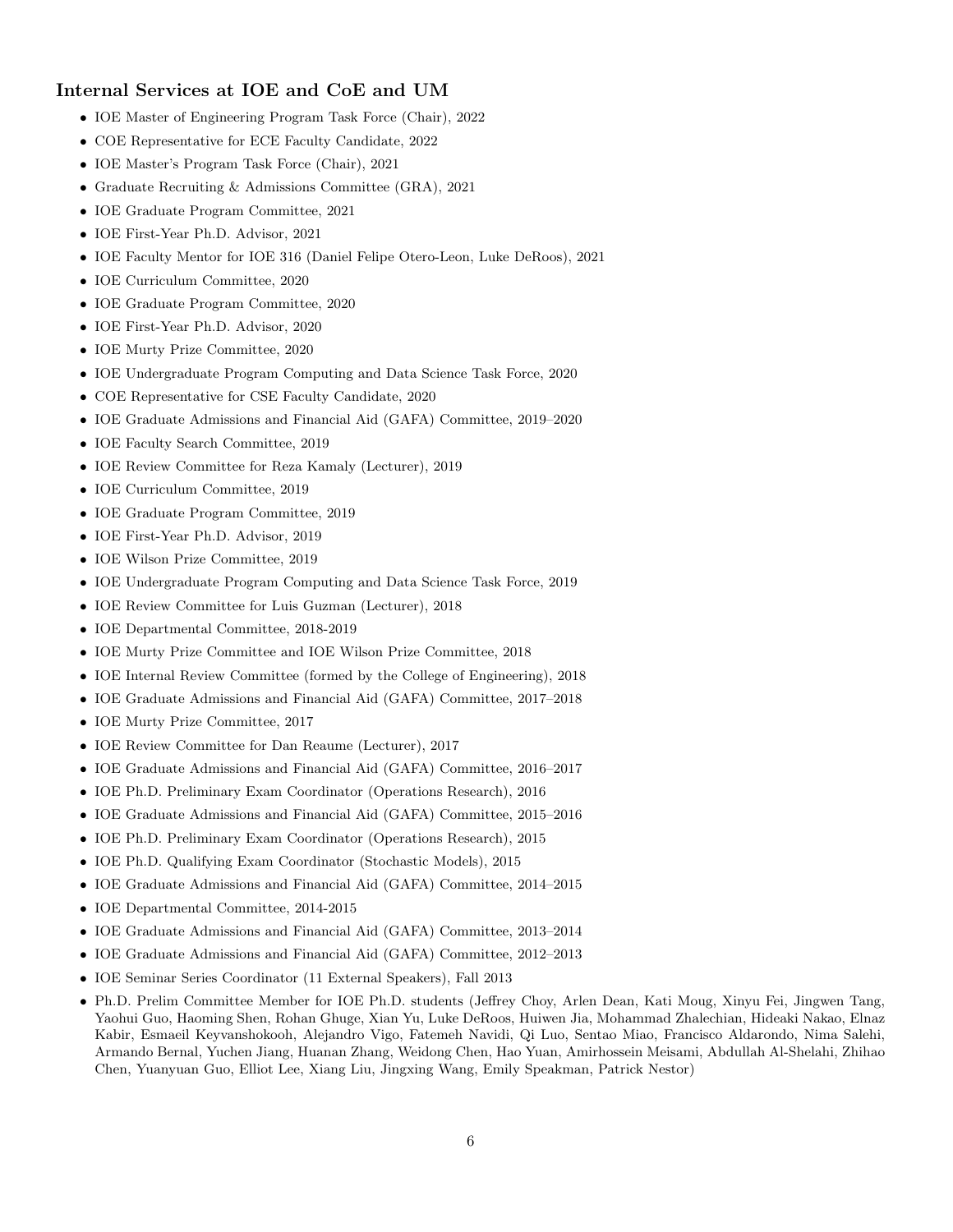## Invited Seminars at Peer Institutions

- 1. "Marrying Stochastic Gradient Descent with Bandits: Learning Algorithms for Inventory Systems with Fixed Costs", University of Toronto, OM Seminar Series, Fall 2021.
- 2. "Marrying Stochastic Gradient Descent with Bandits: Learning Algorithms for Inventory Systems with Fixed Costs", Arizona State University, IE Seminar Series, Fall 2021.
- 3. "Marrying Stochastic Gradient Descent with Bandits: Learning Algorithms for Inventory Systems with Fixed Costs", Massachusetts Institute of Technology, Data Science Lab (DSL) Seminar Series, Summer 2021.
- 4. "Marrying Stochastic Gradient Descent with Bandits: Learning Algorithms for Inventory Systems with Fixed Costs", University of Chicago, Booth School of Business Seminar Series, Fall 2020.
- 5. "Network Revenue Management with Online Inverse Batch Gradient Descent Method", University of Michigan, IOE Seminar Series, Spring 2020.
- 6. "Network Revenue Management with Online Inverse Batch Gradient Descent Method", Zhejiang University, International Symposium on Revenue Management, Summer 2019.
- 7. "Marrying Stochastic Gradient Descent with Bandits: Learning Algorithms for Inventory Systems with Fixed Costs", Chinese University of Hong Kong, Shenzhen, MOSTLY OM Workshop, Summer 2019.
- 8. "Closing the Gap: A Learning Algorithm for the Lost-sales Inventory System with Lead Times", Institute for Mathematics and its Applications, University of Minnesota, Fall 2018.
- 9. "Closing the Gap: A Learning Algorithm for the Lost-sales Inventory System with Lead Times", Tsinghua University, MOSTLY OM Workshop, Summer 2018.
- 10. "Nonparametric Learning Algorithms for Inventory and Pricing Models", Cornell University, ORIE Seminar Series, Fall 2017.
- 11. "Nonparametric Learning Algorithms for Inventory and Pricing Models", Northwestern University, IEMS Seminar Series, Spring 2017.
- 12. "Nonparametric Learning Algorithms for Inventory and Pricing Models", University of Illinois at Urbana-Champaign (UIUC), ISE Seminar Series, Spring 2017.
- 13. "Nonparametric Learning Algorithms for Inventory and Pricing Models", Columbia University, IEOR-DRO Seminar Series, Spring 2017.
- 14. "Nonparametric Learning Algorithms for Perishable Inventory Systems", Georgia Institute of Technology, ISyE Seminar Series, Spring 2016.
- 15. "Algorithmic Approaches for Stochastic Optimization Problems in OM", Columbia University, IEOR Seminar Series, Spring 2012.
- 16. "Algorithmic Approaches for Stochastic Optimization Problems in OM", University of Michigan, IOE Seminar Series, Spring 2012.
- 17. "Algorithmic Approaches for Stochastic Optimization Problems in OM", University of British Columbia, Sauder School of Business Seminar Series, Spring 2012.
- 18. "Algorithmic Approaches for Stochastic Optimization Problems in OM", Rugters University, Rugters Business School Seminar Series, Spring 2012.
- 19. "Algorithmic Approaches for Stochastic Optimization Problems in OM", University of Rochester, Simon School of Business Seminar Series, Spring 2012.
- 20. "Algorithmic Approaches for Stochastic Optimization Problems in OM", National University of Singapore, Decision Sciences Seminar Series, Spring 2012.
- 21. "Algorithmic Approaches for Stochastic Optimization Problems in OM", Singapore Management University, LKC Business School Seminar Series, Spring 2012.
- 22. "Algorithmic Approaches for Stochastic Optimization Problems in OM", Chinese University of Hong Kong, Business School Seminar Series, Spring 2012.
- 23. "Approximation Algorithms for the Stochastic Lot-sizing Problem", Massachusetts Institute of Technology, Operations Management Seminar Series, Spring 2008.

### Invited Conferences

Omitted due to a long list of conference talks (more than 100).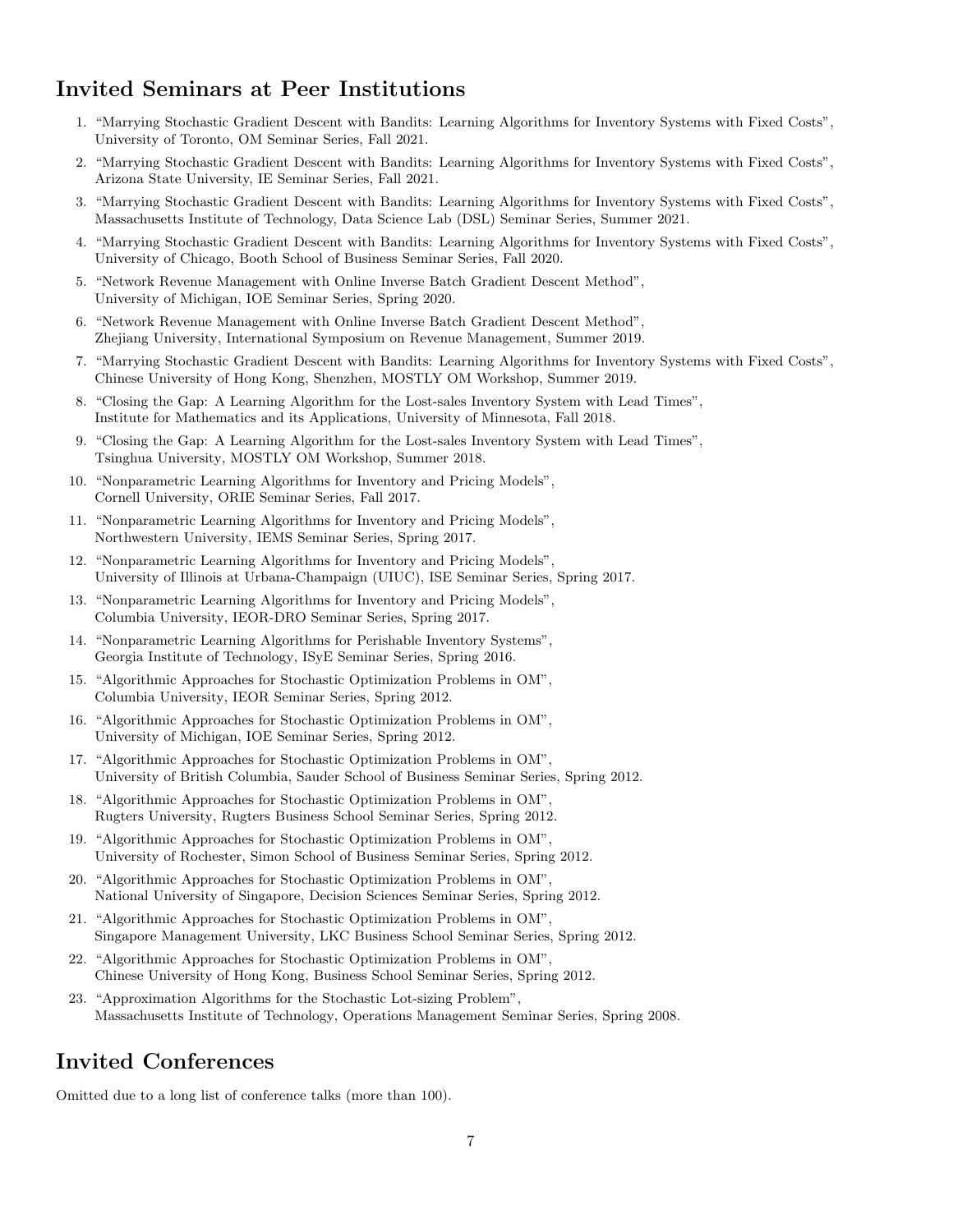## Ph.D. Students Supervised

- 1. Dr. Huanan Zhang (co-advised with Professor X. Chao), UM-IOE, 2012 2017 Dissertation: Data-Driven Algorithms for Stochastic Supply Chain Systems Defense Date: April 20, 2017 First Position: Assistant Professor, Industrial and Manufacturing Engineering, Penn State University Current Position: Assistant Professor, Leeds School of Business, University of Colorado Boulder
- 2. Dr. Yuchen Jiang (co-advised with Professor S. Shen), UM-IOE, 2013 2018 Dissertation: Supply Chain and Revenue Management for Online Retailing Defense Date: February 16, 2018 First Position: Data Scientist, Uber, San Francisco, CA Current Position: Sr. Machine Learning Engineer, Robinhood, San Francisco, CA
- 3. Dr. Weidong Chen (co-advised with Professor I. Duenyas), UM-IOE, 2014 2019 Dissertation: Online Learning Algorithms for Stochastic Inventory and Queueing Systems Defense Date: March 14, 2019 First Position: Data Scientist, Gap, San Francisco, CA Current Position: Data Scientist, Amazon, Seattle, WA
- 4. Dr. Hao Yuan, UM-IOE, 2015 2019 Dissertation: Data Driven Optimization: Theory and Applications in Supply Chain Systems Defense Date: March 28, 2019 First Position: Applied Scientist, Amazon, Seattle, WA Current Position: Machine Learning Engineer, Facebook, San Francisco, CA
- 5. Dr. Armando Bernal, UM-IOE, 2016 2020 Dissertation: Pricing in Network Revenue Management Systems with Reusable Resources Defense Date: March 19, 2020 First Position: Data Scientist, Amobee, Baltimore, MD
- 6. Dr. Esmaeil Keyvanshokooh (co-advised with Professor M. P. Van Oyen), UM-IOE, 2015 2020 Dissertation: Personalized Data-Driven Learning and Optimization Defense Date: December 16, 2020 First Position: Assistant Professor, Mays Business School, Texas A&M University
- 7. Dr. Huiwen Jia (co-advised with Professor S. Shen), UM-IOE, 2018 2022 Dissertation: Adaptive Optimization and Learning for Service Systems Defense Date: March 9, 2022 First Position: Applied Scientist, Amazon, Seattle, WA
- 8. Yaohui Guo (co-advised with Professor X. Yang), UM-IOE, 2019 –
- 9. Jingwen Tang, UM-IOE, 2019 –
- 10. Shreyas Bhat (co-advised with Professor X. Yang), UM-IOE, 2021 –

### Ph.D. Dissertation Committee

- 1. Haoming Shen, IOE, University of Michigan, 2016 –
- 2. Luke DeRoos, IOE, University of Michigan, 2016 –
- 3. Mohammad Zhalechian, IOE, University of Michigan, 2016 –
- 4. Dr. Mengzhenyu Zhang, Technology & Operations, University of Michigan, 2015 Dissertation: Revenue Management in the New Age: Analysis and Learning with Dependency and Non-Stationarity Defense Date: June 4, 2021 First Position: Assistant Professor, UCL School of Management, University College London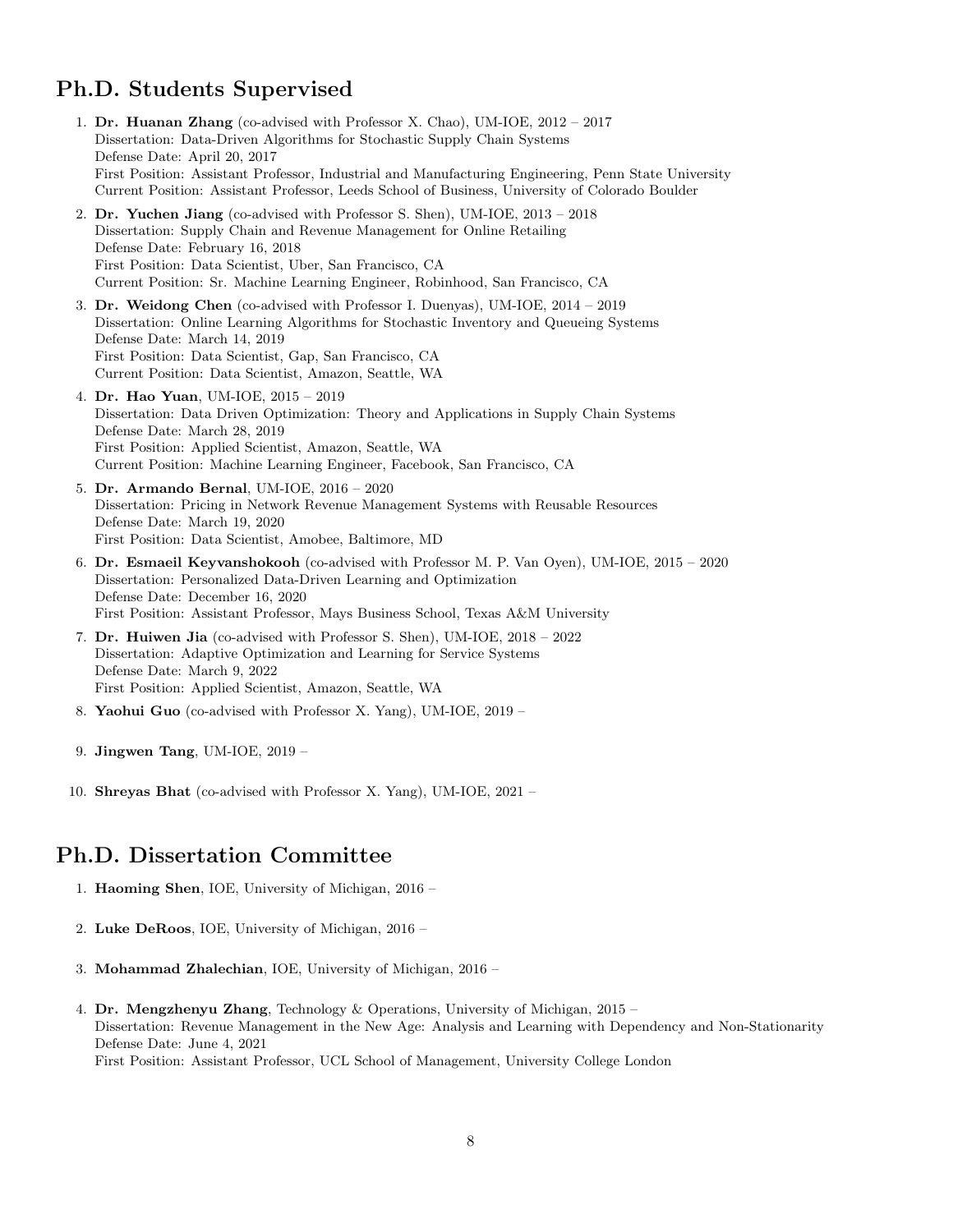- 5. Dr. Pornpawee Bumpensanti, ISYE, Georgia Institute of Technology, 2016 2021 Dissertation: Pricing and Revenue Management in Supply Chain Networks and Service Systems Defense Date: April 29, 2021 First Position: Applied Scientist, Amazon, Seattle, WA
- 6. Dr. Feng Tian, Technology & Operations, University of Michigan,  $2015 2021$ Dissertation: Continuous-time Optimal Dynamic Contracts Defense Date: Jul 16, 2021 First Position: Assistant Professor, HKU Business School, University of Hong Kong
- 7. Dr. Hideaki Nakao, IOE, University of Michigan, 2016 2021 Dissertation: Distributionally Robust Optimization in Sequential Decision Making Defense Date: March 8, 2021 First Position: Researcher, Argonne National Laboratory
- 8. Dr. Manqi (Maggie) Li, Technology & Operations, University of Michigan, 2014 2021 Dissertation: Data-Driven Operations Management Defense Date: March 4, 2021 First Position: Assistant Professor of Business, Renmin University
- 9. Dr. Seok Joo Kwak, IOE, University of Michigan, 2015 2020 Dissertation: Examining Interventions and Cognitive Load Factors in Online Learning Experiences Defense Date: June 16, 2020 First Position: Researcher, AI/OR Lab, Korean Army
- 10. Dr. Zhaohui (Zoey) Jiang, Technology & Operations, University of Michigan, 2014 2020 Dissertation: Towards a Better Design of Online Marketplaces Defense Date: April 30, 2020 First Position: Assistant Professor, Tepper School of Business, Carnegie Mellon University
- 11. Dr. Fatemah Navidi, IOE, University of Michigan, 2015 2020 Dissertation: Adaptive Approximation Algorithms for Ranking, Routing and Classification Defense Date: March 24, 2020 First Position: Postdoc, Booth Business School, University of Chicago
- 12. Dr. Qi Luo, IOE, University of Michigan, 2015 2020 Dissertation: Dynamic Pricing, Incentives and Learning in Sharing Mobility: A Continuous Approach Defense Date: March 23, 2020 First Position: Assistant Professor, Industrial Engineering, Clemson University
- 13. Dr. Sentao Miao, IOE, University of Michigan, 2015 2020 Dissertation: Data-Driven Optimization in Revenue Management: Pricing, Assortment Planning, and Demand Learning Defense Date: March 18, 2020 First Position: Assistant Professor, Desautels Faculty of Management, McGill University
- 14. Dr. Frank Cheng, Computer Science and Engineering, University of Michigan, 2015 2020 Dissertation: Agent-Based Models for Analyzing Strategic Adaptations to Government Regulation Defense Date: January 22, 2020 First Position: Researcher, Microsoft Research, San Francisco, CA
- 15. Dr. Aravind Govindarajan, Technology & Operations, University of Michigan, 2014 2019 Dissertation: Essays on Omnichannel and E-commerce Retail Operations Defense Date: September 4, 2019 First Position: Data Scientist, Target, Minneapolis, MN
- 16. Dr. Francisco Aldarondo, IOE, University of Michigan, 2014 2019 Dissertation: Design and Operational Analysis of Automated Guided Vehicle-Based Goods-to-Person Order Picking and Sortation Systems Defense Date: August 27, 2019 First Position: Researcher, Applied Physics Laboratory, Johns Hopkins University
- 17. Dr. Yuanyuan Guo, IOE, University of Michigan, 2014 2019 Dissertation: Data-Driven Distributionally Robust Optimization on Power System Operations Defense Date: July 19, 2019 First Position: Data Scientist, ExxonMobil, Irving, TX
- 18. Dr. Qiyun Pan, IOE, University of Michigan, 2015 2019 Dissertation: Computationally Efficient Methods and Uncertainty Quantification for Extreme Quantile Estimation with Stochastic Simulation Models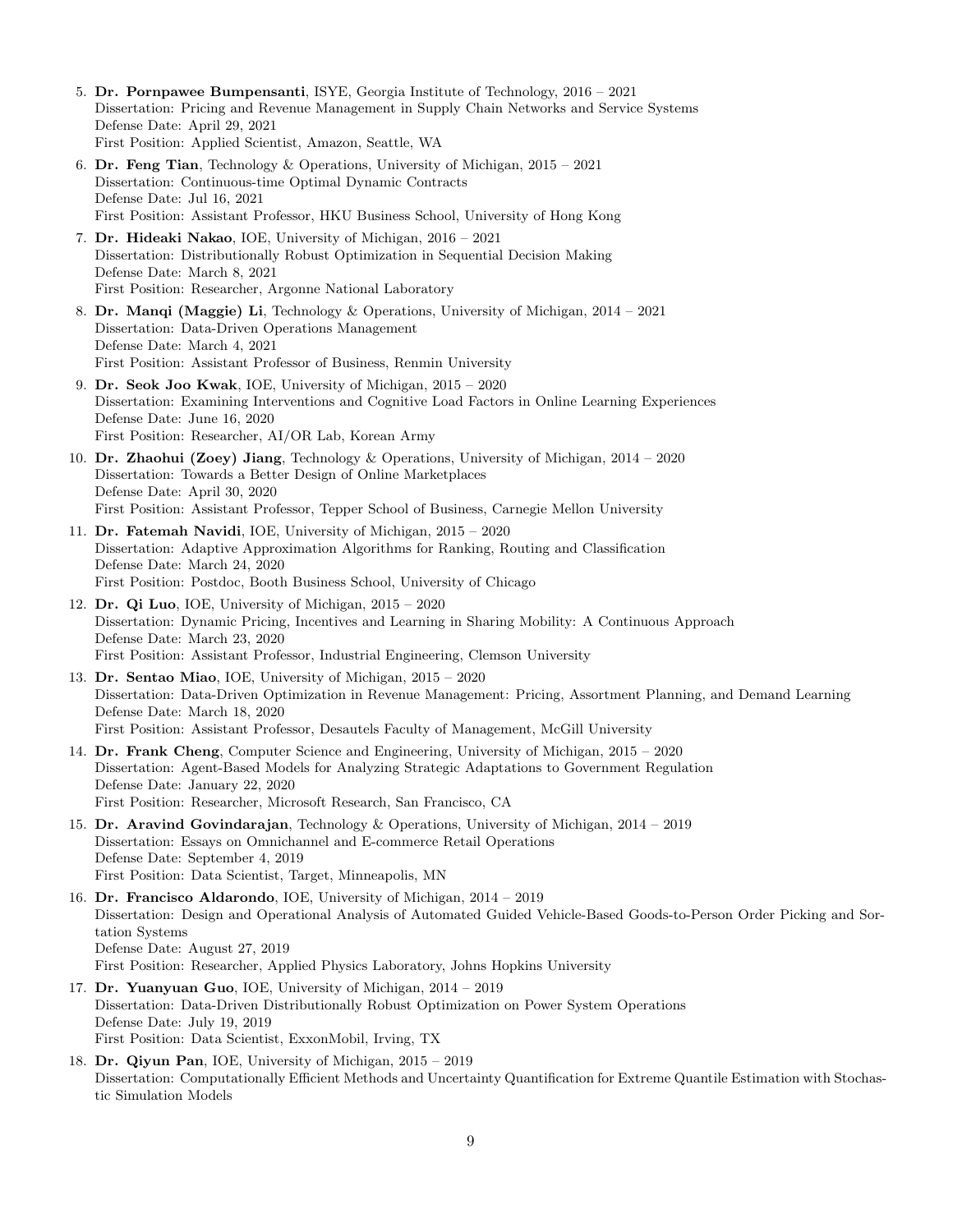Defense Date: May 2, 2019 First Position: Senior Data Scientist, Nielsen, Chicago, IL

- 19. Dr. Ece Sanci, IOE, University of Michigan, 2015 2019 Dissertation: Strategies for Disaster Preparedness and Disruption Risk Mitigation Defense Date: April 30, 2019 First Position: Assistant Professor, School of Management, University of Bath
- 20. Dr. Abdullah Alshelahi, IOE, University of Michigan, 2014 2019 Dissertation: Macroscopic Look at Equity Markets Defense Date: February 20, 2019 First Position: Researcher, General Motors Research & Development, Warren, MI
- 21. Dr. Xiang Liu, IOE, University of Michigan, 2014 2018 Dissertation: Operations Research Models for Reducing Hospital Readmissions Defense Date: December 18, 2018 First Position: Assistant Professor, Department of Industrial Engineering, Tsinghua University
- 22. Dr. Nima Salehi Sadghiani, IOE, University of Michigan, 2014 2018 Dissertation: Models for Flexible Supply Chain Network Design Defense Date: April 23, 2018 First Position: Data Scientist, Gap, San Francisco, CA
- 23. Dr. Amirhossein Meisami, IOE, University of Michigan, 2014 2018 Dissertation: Integrated Learning and Optimization Frameworks with Applications in Operations Management Defense Date: April 5, 2018 First Position: Data Scientist, Adobe Research, San Jose, CA
- 24. Dr. Qi (George) Chen, Technology & Operations, University of Michigan, 2010 2017 Dissertation: Dynamic Pricing under Operational Frictions Defense Date: April 11, 2017 First Position: Assistant Professor, Naveen Jindal School of Management, University of Texas at Dallas
- 25. Dr. Do Yong (Elliot) Lee, IOE, University of Michigan, 2011 2016 Dissertation: Management of a Chronically Ill Population: An Operations Approach to Liver Cancer Screening Defense Date: May 4, 2016 First Position: Research Analyst, Center for Naval Analyses (CNA) Corporation
- 26. Dr. Zhihao Chen, IOE, University of Michigan, 2011 2016 Dissertation: Strategic Network Planning under Uncertainty with Two-Stage Stochastic Integer Programming Defense Date: February 12, 2016 First Position: Research Scientist II, Amazon, Seattle, WA
- 27. Dr. Boxiao (Beryl) Chen, IOE, University of Michigan, 2010 2016 Dissertation: Learning Algorithms for Stochastic Dynamic Inventory Systems Defense Date: March 23, 2016 First Position: Assistant Professor, College of Business Administration, University of Illinois at Chicago
- 28. Dr. Yao Cui, Technology & Operations, University of Michigan,  $2009 2015$ Dissertation: Strategic Pricing in Service Industries Defense Date: April 9, 2015 First Position: Assistant Professor, Johnson Graduate School of Business, Cornell University

### Masters Students Supervised

- 1. Jing Yang, IOE, University of Michigan, 2018 2019 Project Title: Inventory Routing Problems First Position: Ph.D. Student at School of Industrial Engineering, Purdue University.
- 2. Charles Su, Ross MBA, University of Michigan, 2018 2019 Project Title: Applying a Facility Location Model to Amazon's US Fulfillment Center Network First Position: Data Scientist, Amazon, Seattle, WA
- 3. Baiyang (Sarah) Liu, IOE, University of Michigan, 2012 2013 Project Title: Revenue Management of Reusable Resources with Advanced Reservations First Position: Senior Researcher, General Motors Research & Development, Warren, MI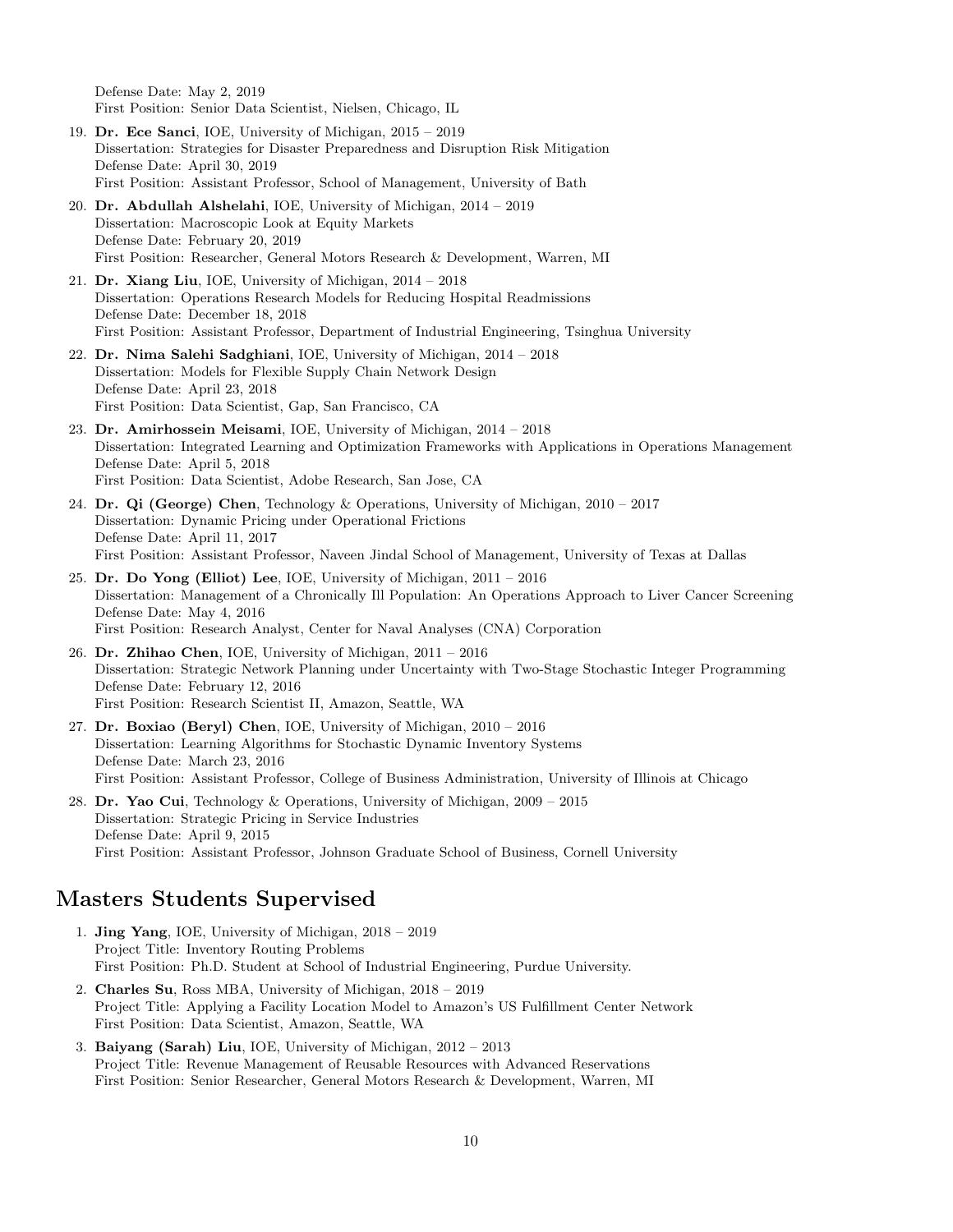4. Xing (Shane) Li, IOE, University of Michigan, 2012 – 2013 Project Title: Cyclical Production Scheduling First Position: Senior Operations Research Consultant, Sabre Corporation, Dallas/Fort Worth Area

## Undergraduate Students Supervised

- 1. Chao Qin, IOE, University of Michigan, 2012 2015 Project Title: A Faster Algorithm for the Resource Allocation Problem with Convex Cost Functions First Position: Ph.D. Student at IEMS, Northwestern University Current Position: Ph.D. Student at DRO, Columbia Business School, Columbia University Joint papers have been Finalists, INFORMS Undergraduate Research Prize, 2014, 2015
- 2. Cheng Hua, IOE, University of Michigan, 2012 2015 Project Title: Stochastic Regret Minimization for Revenue Management Problems with Nonstationary Demands First Position: Ph.D. Student at Yale School of Management, Yale University Current Position: Assistant Professor, Antai School of Business, Shanghai Jiaotong University Joint paper has been Finalist, INFORMS Undergraduate Research Prize, 2014
- 3. Yiren Zhou, IOE, University of Michigan, 2015 2017 Project Title: Priority Rules for Multi-Task Due-Date Scheduling under Varying Processing Costs First Position: Masters Student at ORIE, Cornell University Current Position: High Frequency Trading, DRW, Chicago, IL